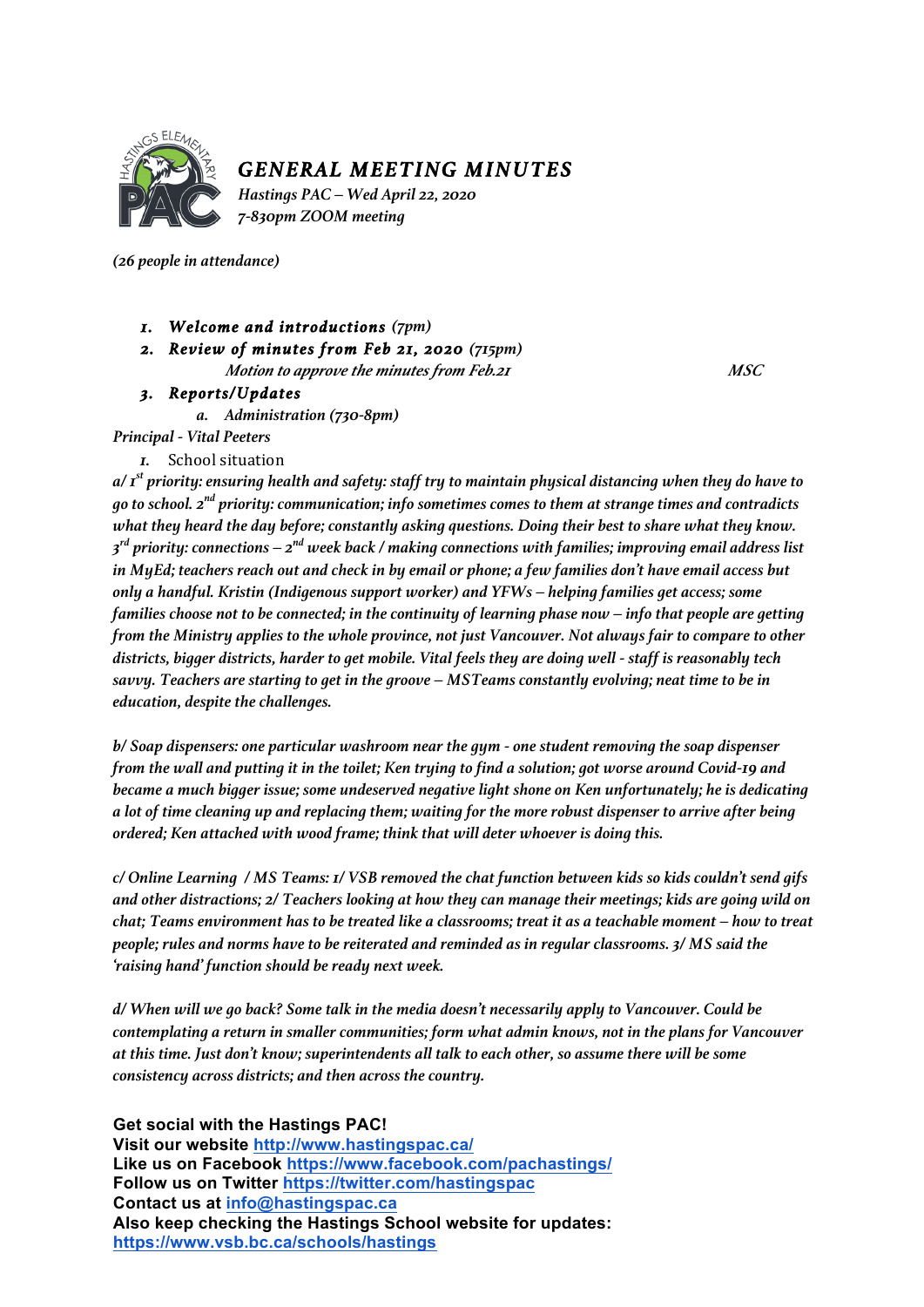## *2. Vice Principal - Susan Dent*

*a/ Kids like to experiment – no exception with technology; Want to try things; What happens? Teachable moments are great opportunities.*

*b/ How are the teachers doing? Better now that they are connecting with their kids; tech is a stressor/ disruption in relationship with their kids. First week was improving contacts; second week focus on connections.*

*c/ Librarians: working on curating resources and making them available to staff; use them in the lessons; prep people a space on the website; announced there is an easier interface for teachers to upload content themselves.*

*d/ More to come; just a matter of finding the right delivery system for content like music, art, gym content from Mr.Lewis, Mr.O, Kaitlyn, Ms.Nina for example.*

*e/ Do all classrooms have websites? No, teachers are experimenting with best delivery system for their material.* 

*d/ Are you still meeting with teachers every morning? Meeting with teachers less this week now that teachers are meeting with their students; administrations meet in afternoon, find out new info and then relay it staff the next morning.* 

*e/ Has become more collaborative among the teachers; have created an environment that welcomes trying things / learning is messy, sometimes you make mistakes, manage your expectations for others as well as yourself.*

*f/ Opportunities for "authentic communicating" for students – eg. Writing letters to their teacher – not just an abstract exercise; they can see the purpose and importance behind this during time of isolation. g/ Role of parents is to model calmness and kindness to their kids, and they will be ok.*

## *3. Chair - Jacqueline Shaben (8-815)*

*Role of PAC is to facilitate communication and sense of community.*

- *ii.* Highlights from past month
	- *1.* Facebook page
		- *a.* Request to check it out and leave messages; start to communicate with other parents.
	- *2.* Mural
- *iii. Upcoming events*
	- *1. Garden installation*
		- *a. Deliver planters and the soil on Friday May 8th; Jacqueline will coordinate – by family for installation. 2 sets of tools to keep people safe; maintain social distancing. PAC will send email reminders.*
	- *2. Speaker? Ideas for online speaker (body science? How to cope during COVID?)*
		- *a. Saleema Noon group can still do a digital talk – is this a relevant topic now? Better idea? Counsellor to talk about parenting during Covid-19; adapting / challenges / building community. Nicola Doughty. (90minutes - \$400-450)*

**Get social with the Hastings PAC!**

**Visit our website http://www.hastingspac.ca/ Like us on Facebook https://www.facebook.com/pachastings/ Follow us on Twitter https://twitter.com/hastingspac Contact us at info@hastingspac.ca Also keep checking the Hastings School website for updates: https://www.vsb.bc.ca/schools/hastings**